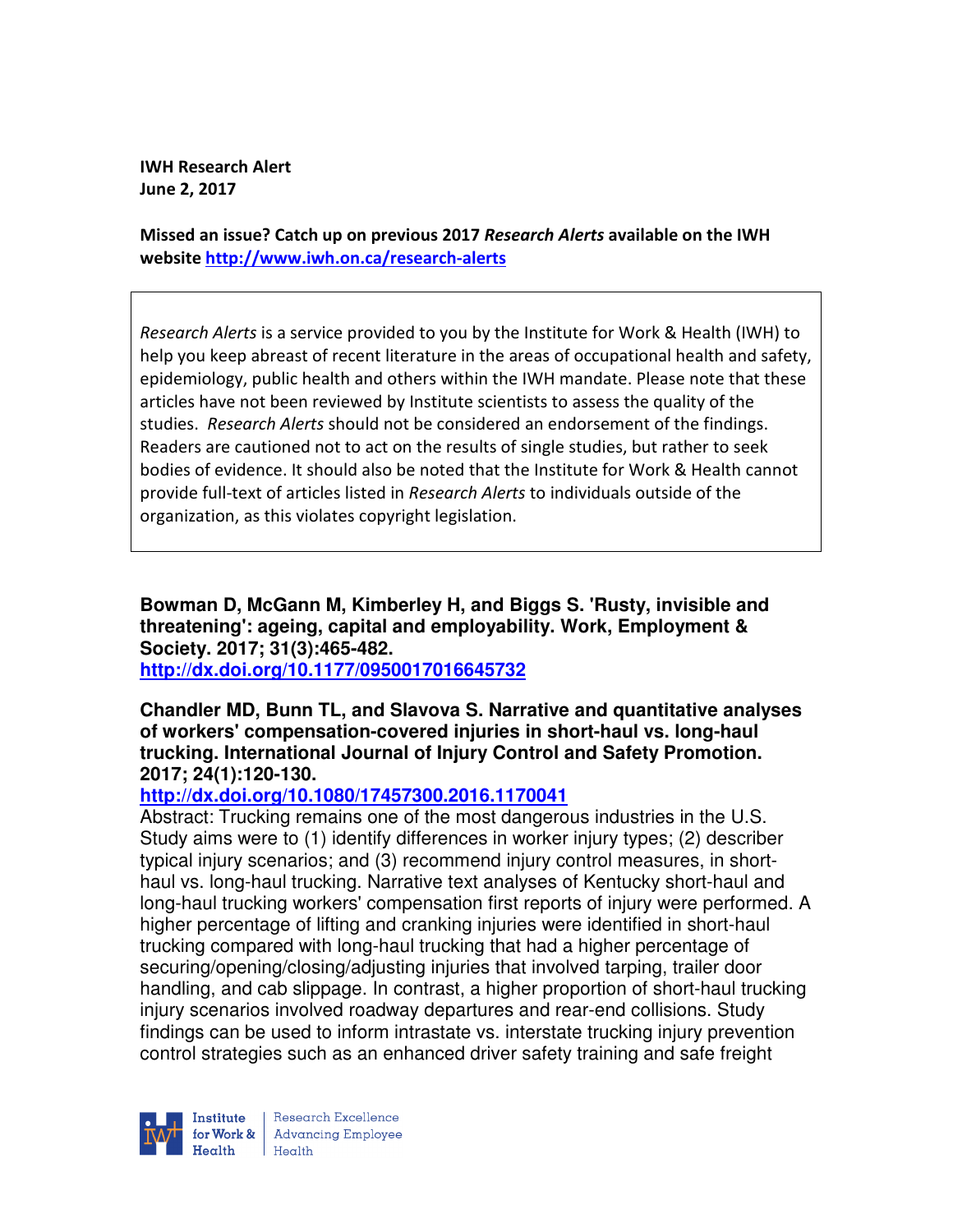handling in short-haul trucking, and tarping, trailer safety, and cab safety in longhaul trucking

**Chmiel N, Laurent J, and Hansez I. Employee perspectives on safety citizenship behaviors and safety violations. Safety Science. 2017; 93:96- 107.** 

**http://dx.doi.org/10.1016/j.ssci.2016.11.014** 

**Forteza FJ, Carretero-Gomez JM, and Sese A. Occupational risks, accidents on sites and economic performance of construction firms. Safety Science. 2017; 94:61-76.** 

**http://dx.doi.org/10.1016/j.ssci.2017.01.003** 

**Gopang MA, Nebhwani M, Khatri A, and Marri HB. An assessment of occupational health and safety measures and performance of SMEs: an empirical investigation. Safety Science. 2017; 93:127-133. http://dx.doi.org/10.1016/j.ssci.2016.11.024** 

**Huang YH, Lee J, Chen Z, Perry M, Cheung JH, and Wang M. An itemresponse theory approach to safety climate measurement: The Liberty Mutual Safety Climate Short Scales. Accident Analysis & Prevention. 2017; 103:96-104.** 

**http://dx.doi.org/10.1016/j.aap.2017.03.015 [open access]**

Abstract: Zohar and Luria's (2005) safety climate (SC) scale, measuring organization- and group- level SC each with 16 items, is widely used in research and practice. To improve the utility of the SC scale, we shortened the original fulllength SC scales. Item response theory (IRT) analysis was conducted using a sample of 29,179 frontline workers from various industries. Based on graded response models, we shortened the original scales in two ways: (1) selecting items with above-average discriminating ability (i.e. offering more than 6.25% of the original total scale information), resulting in 8-item organization-level and 11 item group-level SC scales; and (2) selecting the most informative items that together retain at least 30% of original scale information, resulting in 4-item organization-level and 4-item group-level SC scales. All four shortened scales had acceptable reliability  $($ >/=0.89) and high correlations  $($ >/=0.95) with the original scale scores. The shortened scales will be valuable for academic research and practical survey implementation in improving occupational safety

**Kramer DM, Haynes E, Holness DL, Strahlendorf P, Kushner R, and Tenkate T. Sun Safety at Work Canada: baseline evaluation of outdoor workplaces recruited to participate in a sun safety knowledge transfer and exchange intervention. Safety Science. 2017; 96:172-182. http://dx.doi.org/10.1016/j.ssci.2017.03.011** 

**Lucyk K and McLaren L. Taking stock of the social determinants of health: a scoping review. PLoS ONE. 2017; 12(5):e0177306.** 



Institute Research Excellence<br>
for Work & Advancing Employee<br>
Health Health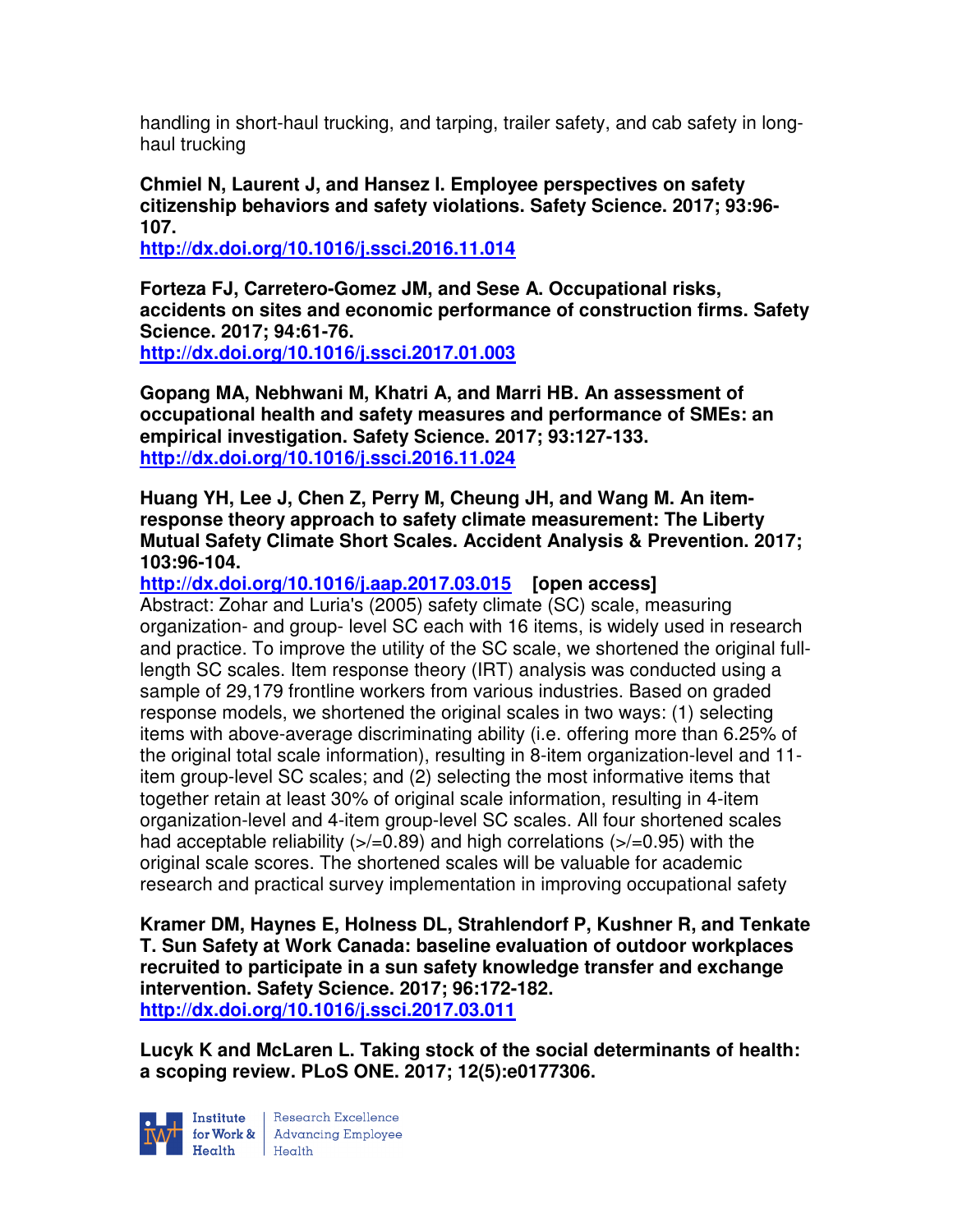## **http://dx.doi.org/10.1371/journal.pone.0177306 [open access]**

Abstract: BACKGROUND: In recent decades, the social determinants of health (SDOH) has gained increasing prominence as a foundational concept for population and public health in academic literature and policy documents, internationally. However, alongside its widespread dissemination, and in light of multiple conceptual models, lists, and frameworks, some dilution and confusion is apparent. This scoping review represents an attempt to take stock of SDOH literature in the context of contemporary population and public health. METHODS: We conducted a scoping review to synthesize and map SDOH literature, informed by the methods of Arksey and O'Malley (2005). We searched 5 academic and 3 grey literature databases for "social determinants of health" and "population health" or "public health" or "health promotion," published 2004- 2014. We also conducted a search on "inequity" or "inequality" or "disparity" or "social gradient" and "Canad\*" to ensure that we captured articles where this language was used to discuss the SDOH. We included articles that discussed SDOH in depth, either explicitly or in implicit but nuanced ways. We handsearched reference lists to further identify relevant articles. FINDINGS: Our synthesis of 108 articles showed wide variation by study setting, target audience, and geographic scope, with most articles published in an academic setting, by Canadian authors, for policy-maker audiences. SDOH were communicated by authors as a list, model, or story; each with strengths and weaknesses. Thematic analysis identified one theme: health equity as an overarching and binding concept to the SDOH. Health equity was understood in different ways with implications for action on the SDOH. CONCLUSIONS: Among the vast SDOH literature, there is a need to identify and clearly articulate the essence and implications of the SDOH concept. We recommend that authors be intentional in their efforts to present and discuss SDOH to ensure that they speak to its foundational concept of health equity

## **Nilsen W, Skipstein A, Ostby KA, and Mykletun A. Examination of the double burden hypothesis-a systematic review of work-family conflict and sickness absence. European Journal of Public Health. 2017; 27(3):465-471. http://dx.doi.org/10.1093/eurpub/ckx054 [open access]** Abstract: Background: Women consistently have higher sickness absence than men. The double-burden hypothesis suggests this is due to higher work-family burden in women than men. The current study aimed to systematically review prospective studies of work-family conflict and subsequent sickness absence. A systematic search was conducted in the electronic databases Medline, PsycINFO, and Embase with subject heading terms and keywords with no language or time restrictions. Two reviewers independently screened abstracts and read full-texts with pre-defined inclusion and exclusion criteria. Eight included studies ( $n = 40,856$  respondents) measure perceived work-family conflict and subsequent sickness absence. We found moderate evidence for a positive relationship between work-family conflict and subsequent sickness absence, and that women experience higher levels of work-family conflict than



Research Excellence for Work & | Advancing Employee Health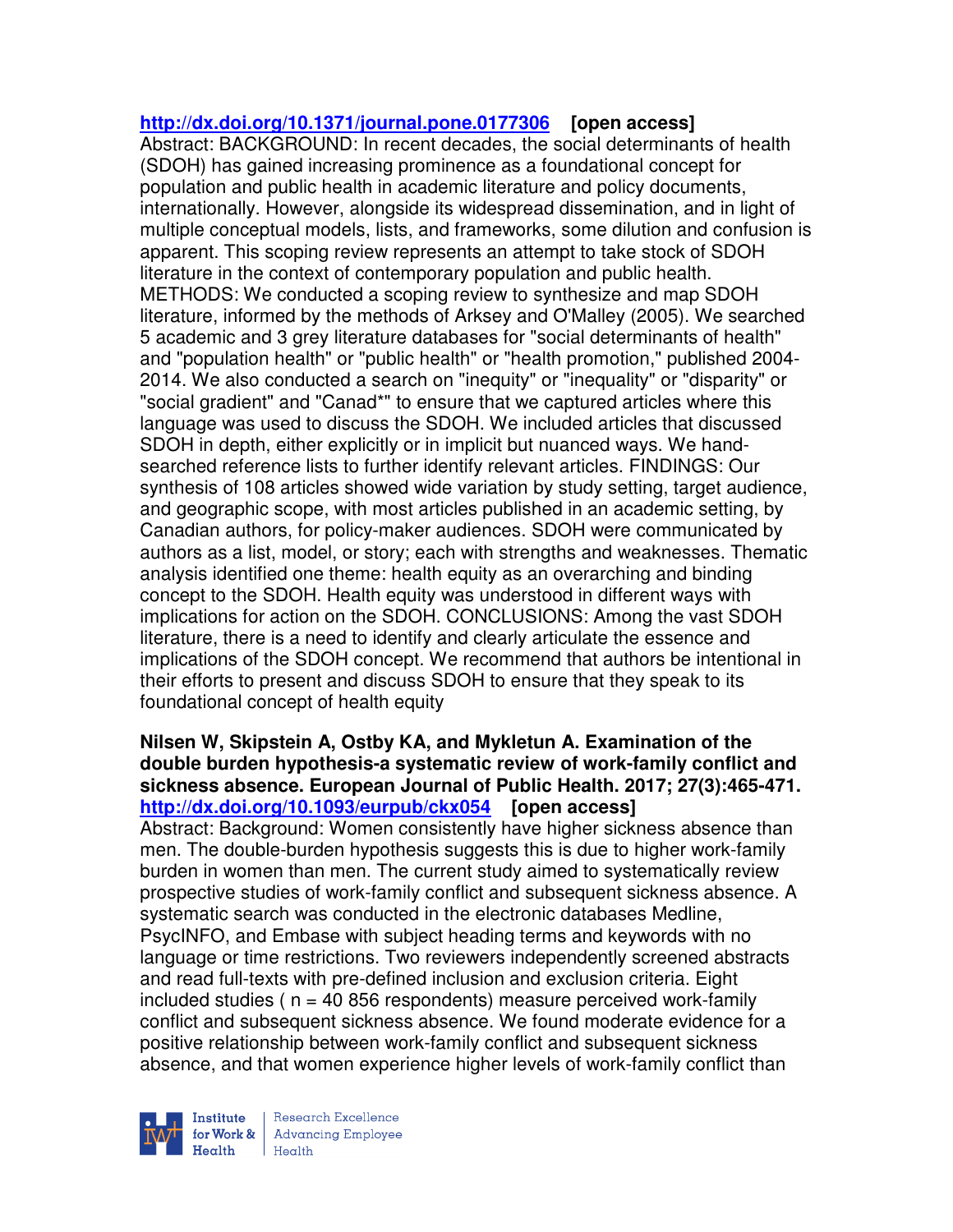men. Work-family conflict is associated with later sickness absence, and workfamily conflict is more common for women than for men. This indicates that workfamily conflict may contribute to the gender gap in sick leave. However, further studies are needed to confirm whether this relationship is causal

**Powell A, Davies H, and Nutley S. Missing in action? The role of the knowledge mobilisation literature in developing knowledge mobilisation practices. Evidence & Policy. 2017; 13(2):201-223. http://dx.doi.org/10.1332/174426416X14534671325644** 

### **Probst TM, Petitta L, and Barbaranelli C. Comparing recall vs. recognition measures of accident under-reporting: a two-country examination. Accident Analysis & Prevention. 2017; 106:1-9. http://dx.doi.org/10.1016/j.aap.2017.05.006**

Abstract: A growing body of research suggests that national injury surveillance data significantly underestimate the true number of non-fatal occupational injuries due to employee under-reporting of workplace accidents. Given the importance of accurately measuring such under-reporting, the purpose of the current research was to examine the psychometric properties of two different techniques used to operationalize accident under-reporting, one using a free recall methodology and the other a recognition-based approach. Moreover, in order to assess the cross-cultural generalizability of these under-reporting measures, we replicated our psychometric analyses in the United States (N=440) and Italy (N=592). Across both countries, the results suggest that both measures exhibited similar patterns of relationships with known antecedents, including job insecurity, production pressure, safety compliance, and safety reporting attitudes. However, the recall measures had more severe violations of normality and were less correlated with self-report workplace injuries. Considerations, implications, and recommendations for using these different types of accident measures are discussed

# **Saunders S, Nedelec B, and MacEachen E. Work remains meaningful despite time out of the workplace and chronic pain. Disability and Rehabilitation. 2017; [Epub ahead of print].**

# **http://dx.doi.org/10.1080/09638288.2017.1327986**

Abstract: PURPOSE: Although work has been found to be meaningful and a source of motivation to return to work in certain disabled populations, it was unclear if this was also true for people experiencing a long period of unemployment and job loss due to a musculoskeletal injury. Therefore, the aim of this phenomenological study was to explore the meaning of work for those with chronic work disability due to a musculoskeletal injury. METHOD: The data from 27 interviews, conducted with 9 participants, was analyzed using the Empirical Phenomenological Psychological method. RESULTS: Work remained central to the lives of the participants and aligned with previous valued work outcomes and goals regardless of the amount of time away from work. These findings point to the importance of recognizing the ongoing centrality of work for those with



Institute Research Excellence<br>for Work & Advancing Employee<br>Health Health  $H$ ealth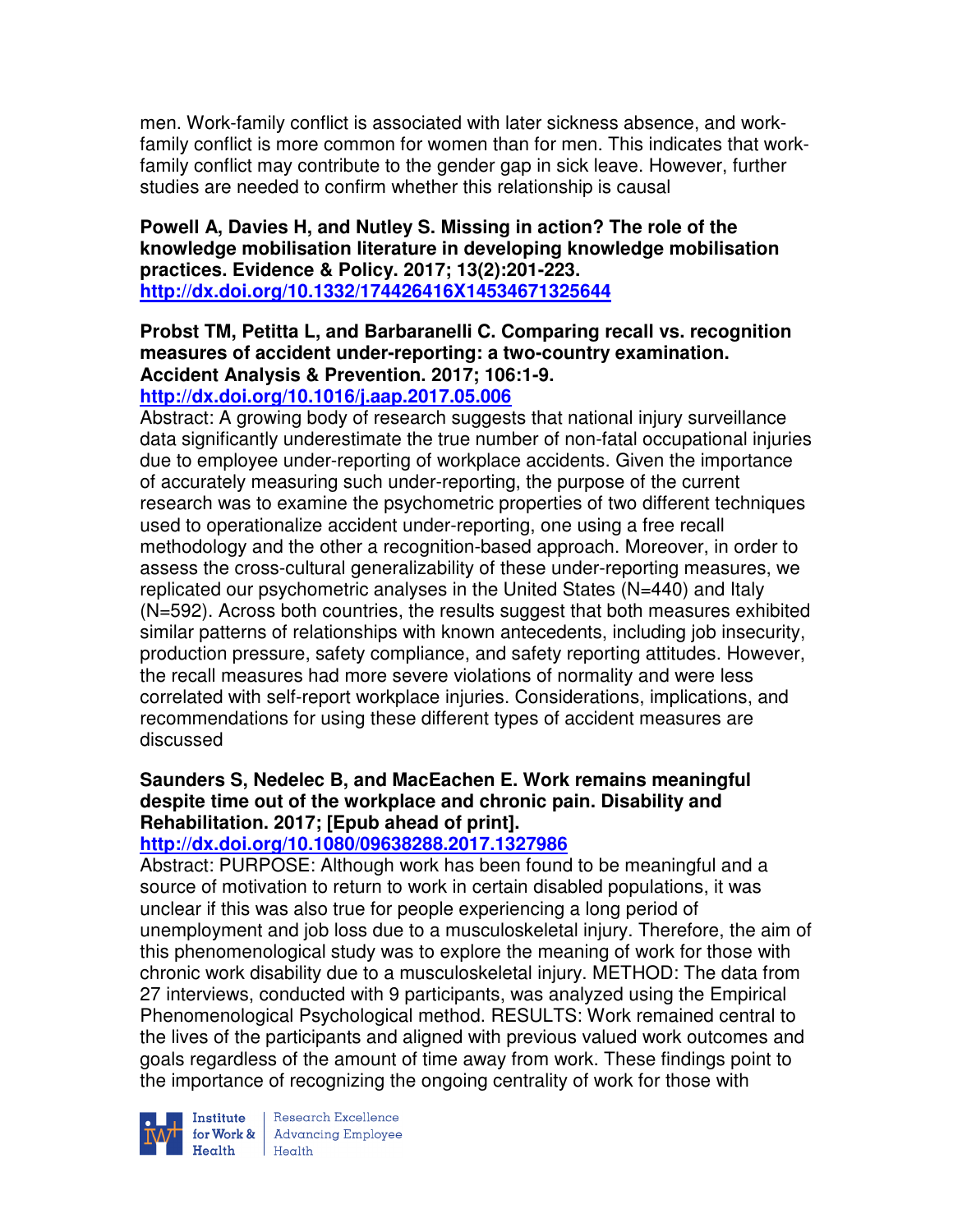chronic work disability and the importance of tapping into work values and beliefs to provide workers with the motivation needed to get past physical and systemic barriers to return to work. CONCLUSIONS: This study shows that a shift in focus back to meaning not only has benefits for people with chronic work disability, but for occupational therapists in their ability to make a unique and effective contribution to the field of work disability. Implications for rehabilitation The chronic work disabled population remains one of the most challenging to return to work. Reflection on the meaning of work provides motivation needed for clients to overcome barriers to work including chronic pain. Exploring meaning is not difficult or time consuming in vocational rehabilitation

## **Shendell DG, Milich LJ, Apostolico AA, Patti AA, and Kelly S. Comparing online and in-person delivery formats of the OSHA 10-hour general industry health and safety training for young workers. New Solutions. 2017; 27(1):92-106.**

# **http://dx.doi.org/10.1177/1048291117697109**

Abstract: Seven school districts or comprehensive high schools were enrolled in online OSHA 10-hour General Industry or Construction health and safety training via CareerSafe to determine the feasibility of online training for students, given limited resources for in-person trainings. A two-campus school district was analyzed comparing OSHA 10 for General Industry across in-person, supervisorlevel teachers as authorized trainers, and online course formats. The online training courses were completed by 86 of 91 students, while another 53 of 57 students completed in-person training. Both groups completed identical OSHAapproved quizzes for "Introduction to OSHA," the initial 2-h module consistently provided in OSHA 10 courses across topics and formats. Results indicated teacher supervision was critical, and girls had higher online course completion rates, overall quiz scores, and never failed. Though both cohorts passed, inperson had significantly higher scores than online; both struggled with two questions. Online OSHA 10 for General Industry can be an efficient learning tool for students when limited resources prevent widespread availability of in-person courses

**Tappura S, Nenonen N, and Kivisto-Rahnasto J. Managers' viewpoint on factors influencing their commitment to safety: an empirical investigation in five Finnish industrial organisations. Safety Science. 2017; 96:52-61. http://dx.doi.org/10.1016/j.ssci.2017.03.007** 

**Werniuk M and Morissette R. Canadian youth and full-time work: a slower transition. Canadian Megatrends. 2017; 2017004:1-4. http://www.statcan.gc.ca/pub/11-630-x/11-630-x2017004-eng.htm** 

**Wiberg M, Marklund S, and Alexanderson K. Transitions between compensated work disability, joblessness, and self-sufficiency: a cohort study 1997-2010 of those jobless in 1995. Population Research and Policy Review. 2017; 36(1):85-107.** 



Institute Research Excellence<br>
for Work & Advancing Employee<br>
Health Health